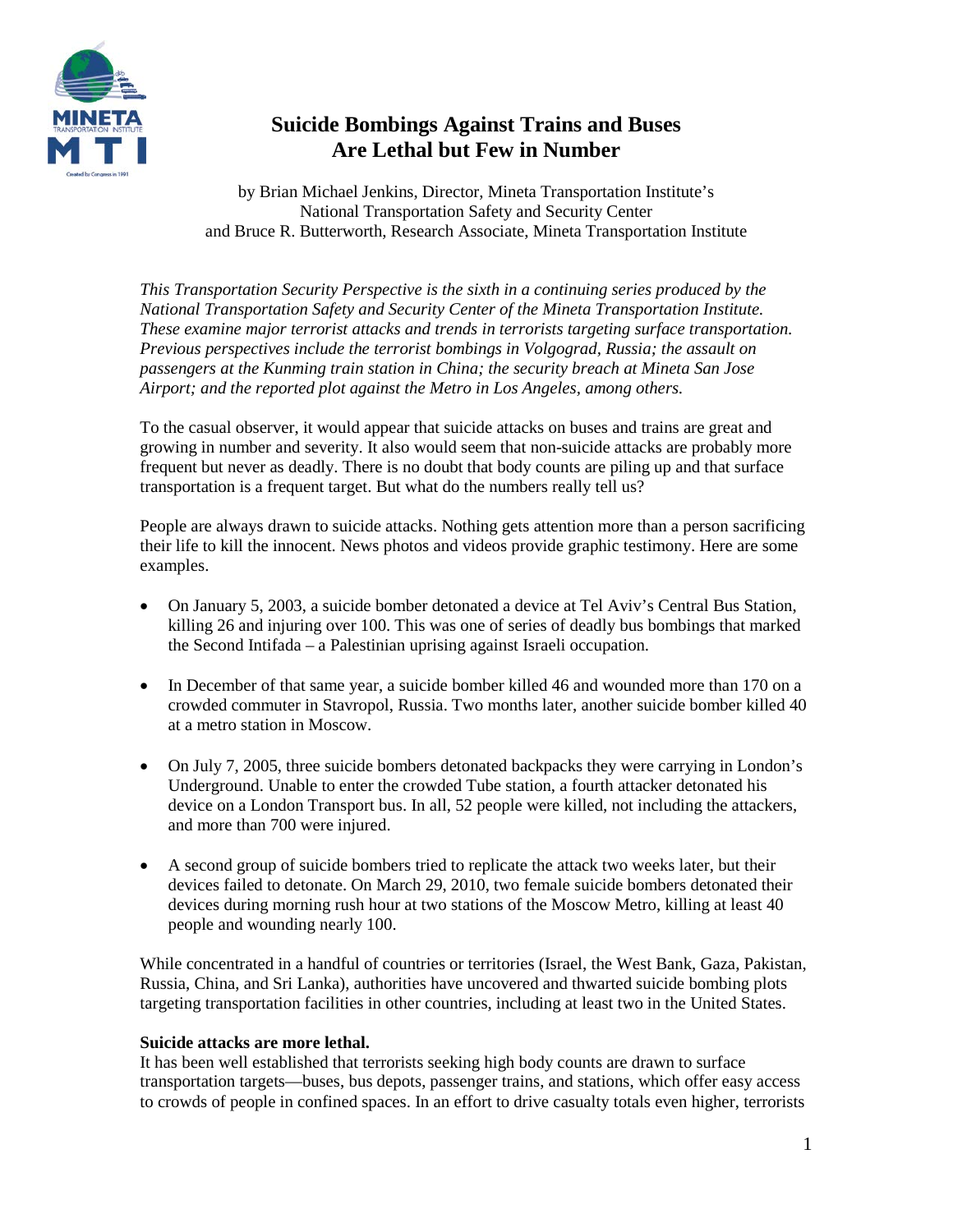can resort to suicide bombings. Recent analysis by the Mineta Transportation Institute shows that these terrorists often succeed. Suicide attacks on surface transportation targets cause over four times more fatalities per attack than non-suicide attacks.

While suicide attacks account for only a small percentage of all attacks, they account for a disproportionate share of the total fatalities. Suicide bombings account for fewer than six percent of all terrorist attacks on buses, but they account for just over 16 percent of the fatalities. Suicide bombings account for 1.6 percent of the attacks on trains and train stations (including subways), but they account for nearly 11 percent of the deaths.

These statistics derive from continuing research performed by the authors on attacks against public surface transportation, using MTI's database of 4,068 attacks beginning with January 1, 1970 and recorded as of October 31, 2014. This includes 2,031 attacks against passenger buses and stations, 1,089 attacks against trains and stations, 583 attacks against rail tracks, 322 attacks against highway infrastructure such as bridges, and 36 attacks against passenger ferries.

Of a total 4,068 attacks, 2,945 were bombings, and 138 were suicide attacks. These suicide attacks accounted for 1,388 fatalities, or 14 percent of all fatalities and nearly 20 percent of those caused by bombings.

Suicide attacks on trains and train stations (18 of 1,089 total attacks, of which 858 were bombings) account for 384 fatalities, which translates to nearly 11 percent of the total fatalities in attacks on train targets and just over 14 percent of the total fatalities from bombings. All suicide attacks were bombings.

Suicide attacks on buses and bus stations (115 out of 2,031 total attacks, of which 1,217 were bombings) account for 1,003 fatalities or just over 16 percent of fatalities in all attacks and 25.5 percent of those resulting from bombings**.** As with bus targets, all suicide attacks were bombings.

#### **Suicide attacks have become more lethal, while non-suicide attacks less so**

Since 1970, the percentage of suicide attacks has been increasing. This conforms to a broader trend in terrorism toward the increasing use of suicide bombings. However, since 1992, that percentage decreases slightly.

This is due not to a decline in the total number of suicide attacks per year, but to the greater increase in the total number of non-suicide attacks. Although impossible to prove either way, it is possible that this is a function of data collection, which has improved in its ability to capture more low level events that were missed in the decades before the data collection began. (MTI began its data collection in 1997.)

The lethality of suicide attacks has been increasing steadily while non-suicide lethality has been decreasing. Our analysis shows a high rate of increase for attacks with either up to five or up to ten fatalities each.

Our analysis also shows that 83 percent of all suicide attacks are against bus targets, indeed a far higher percentage than for non-suicide attacks (30%). Much of this is due to bombings in Israel, the West Bank, and Gaza, many in the terrorist campaign that accompanied the Second Intifada. These attacks account for 50 percent of all suicide attacks on buses and bus stations and 44 percent of all suicide bus attack fatalities.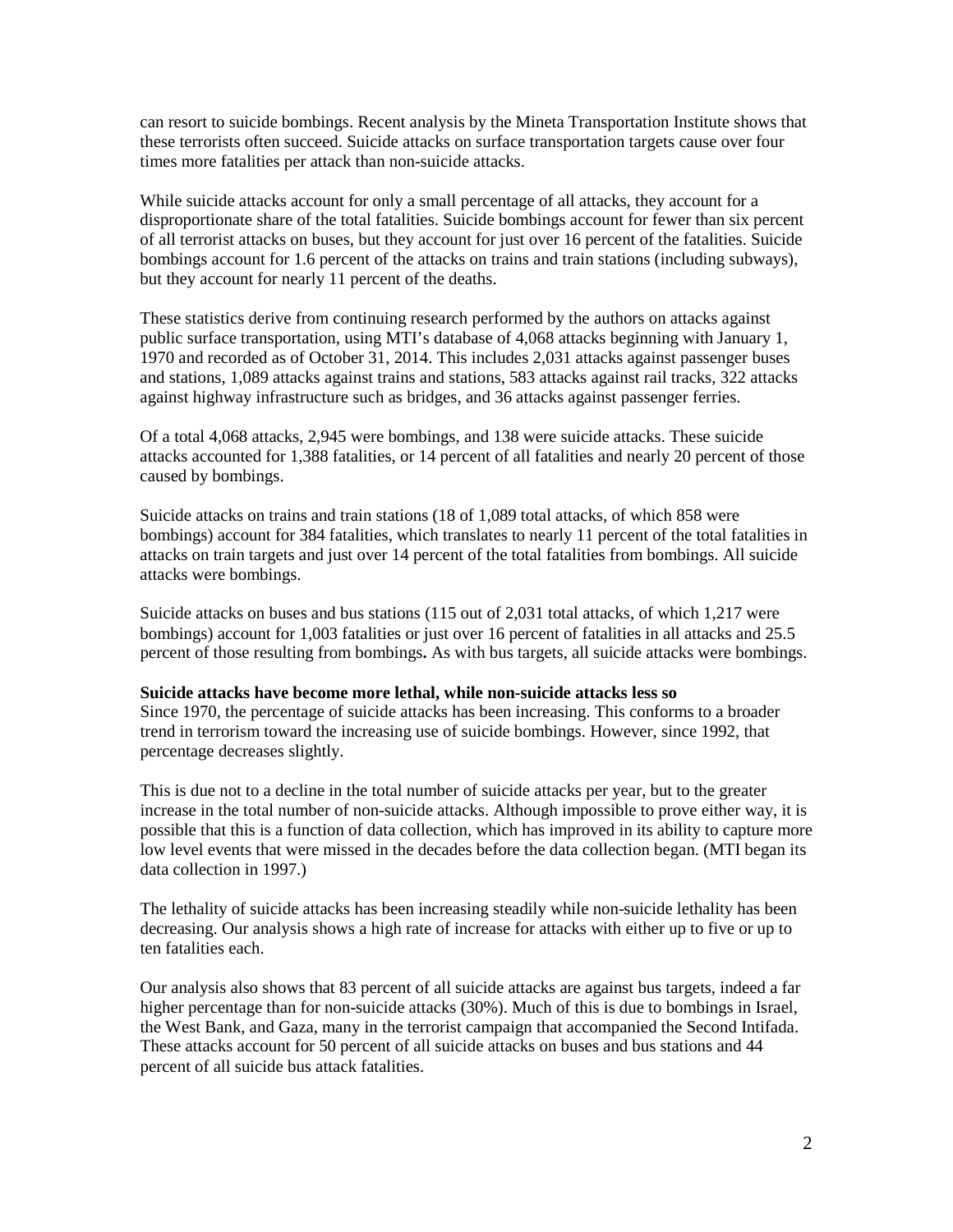#### **Train attacks offer higher body counts**

However, the most lethal suicide attacks have been against passenger trains, followed by attacks on bus stations and bus stops, which are less than half as lethal. In part, this reflects terrorist strategy as well as the nature of the target. Terrorists can hope to achieve high body counts by carrying out suicide attacks, by carrying out attacks involving the detonation of multiple explosive devices, or by derailing speeding passenger trains. Derailing trains is a daunting task in which terrorists have only occasionally succeeded. However, we should point out that in developing countries like Cambodia and Angola, terrorists have achieved very high body counts by using a combination of bombs and assault weapons, which sometimes include derailments.

The choice in most countries is usually between suicide bombers and multiple bombs in nonsuicide attacks. Suicide bombers, as we see here, are lethal, but multiple bombs can rack up very high body counts as we have seen in the attack on the commuter trains in Madrid in 2004, which killed 191 people, and in Mumbai in 2007, which killed 207 people. Suicide bombers are a rare commodity, individually lethal but not easy to recruit in groups. Planting multiple bombs also requires a group, but volunteering for a suicide mission is not a pre-requisite.

In addition, a bus is the target of a single bomb, and only so many people can be killed on a single bus. Therefore, a train may be more suitable to an attack involving multiple bombs. Terrorists have used explosives-filled vehicles to make attacks more lethal by having suicide attackers ram them into crowded buses or into bus terminals or stops, or just by leaving them near those targets.

#### **Jihadist and non-jihadist attacks have some differences**

Both jihadist groups—those subscribing to al Qaeda's or similar ideologies of a religious war against Western infidels in order to ultimately impose a new world order under Sharia law—and non-jihadist groups employ terrorist tactics. Suicide attacks by jihadist and non-jihadist groups are increasing at about the same rate. And the lethality of their attacks is increasing for both types of groups, although it is increasing more for jihadist attackers.

There is less of a difference between suicide attacks and non-suicide attacks by jihadists. All jihadist attacks aim for high body counts. There is a greater difference between non-jihadist suicide and non-jihadist non-suicide attacks, reflecting more diverse motivations and objectives.

Despite their overall higher lethality, only 56 percent of the jihadist devices detonated on target while 19 percent were rendered safe, according to MTI data. In contrast, 84 percent of the nonjihadist devices detonated on target and only five percent were rendered safe.

This may be at least in part explained by the fact that the Palestinian groups that carried out the many lethal suicide bus bombings during the Second Intifada are classified as non-jihadists. Their aims, including the destruction of Israel and the creation of a Palestinian state, are more secular than those who seek to create a caliphate that will eventually rule the world. These groups, however, were highly effective in delivering well-constructed devices. Their failures were not ones of engineering, but rather interceptions by Israeli authorities before they came close to their targets.

Of course, regardless of the group, suicide attacks still kill more than non-suicide attacks, although a few non-suicide tactics, such as placing an explosives-laden vehicle next to a bus stop or terminal, can be as lethal if not more so.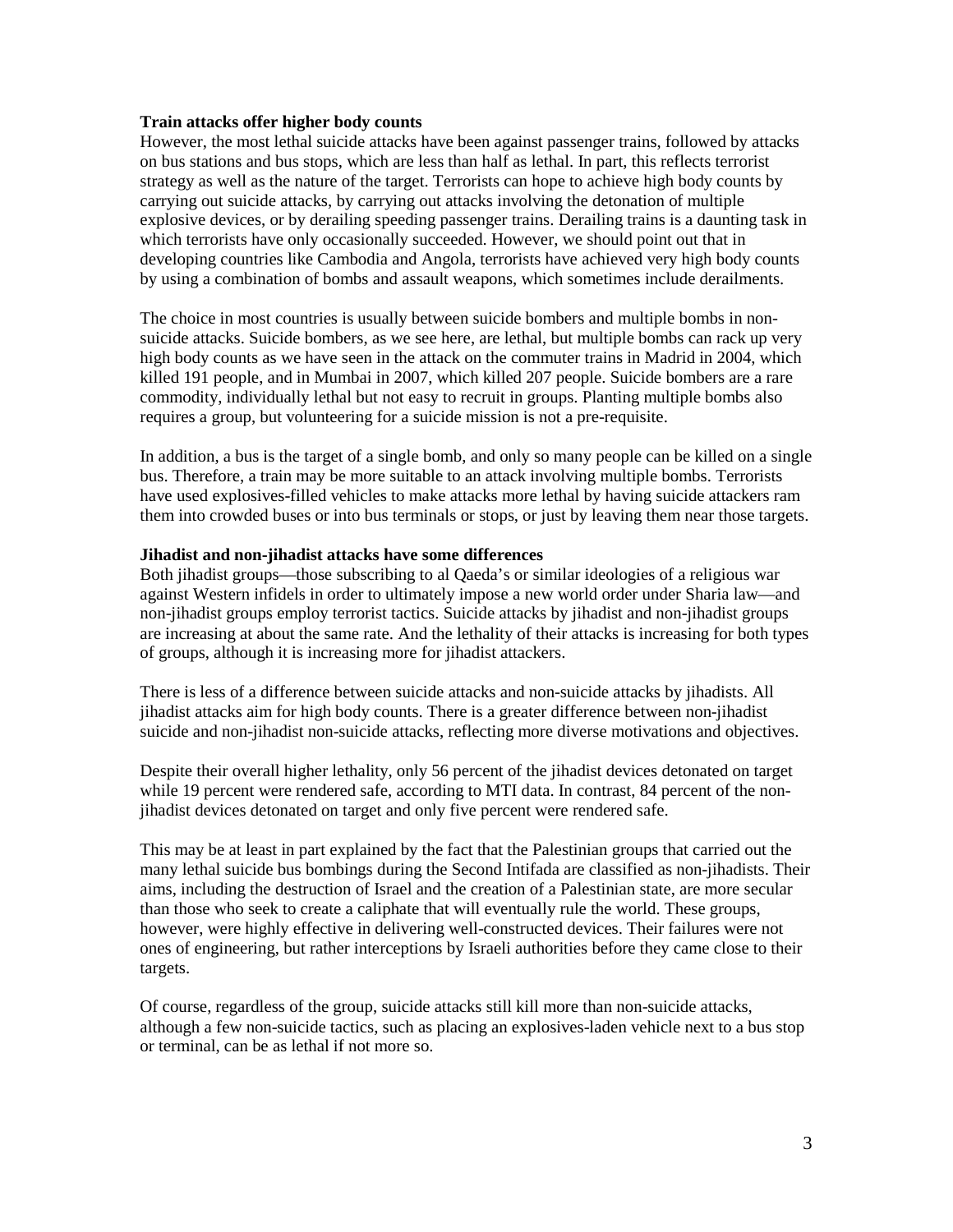#### **But the number is still relatively few**

But let's return to perhaps the most striking number. Only 138 suicide attacks have occurred since 1970, far fewer than most people would think. Meanwhile, just fewer than 4,000 non-suicide attacks have taken place, occasionally with greater lethality. Though growing in number and lethality, suicide attackers in the world of buses and trains are still relatively few. They have not been the unstoppable, monstrous wave of attackers our worst nightmare would conjure up.

(Previous Transportation Security Perspectives include *[By the Numbers: Russia's Terrorists](http://transweb.sjsu.edu/PDFs/research/russian-terrorists-target-transportation.pdf)  [Increasingly Target Transportation;](http://transweb.sjsu.edu/PDFs/research/russian-terrorists-target-transportation.pdf) [Mineta Transportation Institute Says Subways Are Still](http://transweb.sjsu.edu/PDFs/research/LA-subways-in-terrorist-sights-jenkins-perspective.pdf)  [in Terrorists' Sights](http://transweb.sjsu.edu/PDFs/research/LA-subways-in-terrorist-sights-jenkins-perspective.pdf)*; *[The Breach of Security at San Jose's Airport Raises Broader Issues,](http://transweb.sjsu.edu/PDFs/research/security-breach-san-jose-airport.pdf)*  and *[The Terrorist Attack in Kunming, China: Does It Indicate a Growing Threat Worldwide?](http://transweb.sjsu.edu/PDFs/research/kunming-china-terrorist-threat-jenkins.pdf)* All are available for free download and no registration.)

# **ABOUT BRIAN MICHAEL JENKINS**

Brian Michael Jenkins is an international authority on terrorism and sophisticated crime. He directs the Mineta Transportation Institute's National Transportation Safety and Security Center, which focuses on research into protecting surface transportation against terrorist attacks. He is also a senior advisor to the president of RAND. From 1989-98, Mr. Jenkins was deputy chairman of Kroll Associates, an international investigative and consulting firm. Before that, he was chairman of RAND's Political Science Department, where he also directed research on political violence. He has authored several books, chapters, and articles on counterterrorism, including *International Terrorism: A New Mode of Conflict* and *Will Terrorists Go Nuclear?* Most recently, he published *When Armies Divide*, a discussion about nuclear arms in the hands of rebelling armies. He also has been principal investigator for many peer-reviewed security-focused research reports for MTI.

# **ABOUT BRUCE R. BUTTERWORTH**

Mr. Butterworth has worked at congressional, senior policy, and operational levels, including with the House Government Operations Committee, Department of Transportation, and the Office of the Secretary. He managed negotiations on air and maritime services in the General Agreement on Tariffs and Trade (GATT) (now the World Trade Organization), chaired U.S. delegations to United Nations committees, and was part of the response to the bombing of Pan Am 103. He was an executive in airline security, and he launched a successful program of dangerous-goods regulation and cargo security after the 1995 ValuJet crash. He worked closely with Congress and other federal-level agencies and departments. Currently, he is a research associate at the Mineta Transportation Institute. Mr. Butterworth received an MS degree from the London School of Economics and a BA degree from the University of the Pacific (magna cum laude). He was a California State Scholar and a Rotary Foundation Fellow.

# **ABOUT THE MINETA TRANSPORTATION INSTITUTE (MTI):**

MTI conducts research, education, and information transfer programs focusing on surface transportation policy and management issues, especially related to transit. MTI was established by Congress in 1991 as part of the Intermodal Surface Transportation Efficiency Act and won national re-designation competitions in 2002, 2006 and 2011. The Institute is funded by Congress through the US DOT Research and Innovative Technology Administration, by the California Legislature through Caltrans, and public and private grants. In 2006 the US Department of Homeland Security selected MTI as a National Transportation Security Center of Excellence. The internationally respected members of the MTI Board of Trustees represent all major surface transportation modes. MTI is the lead institute for the Mineta National Transit Research